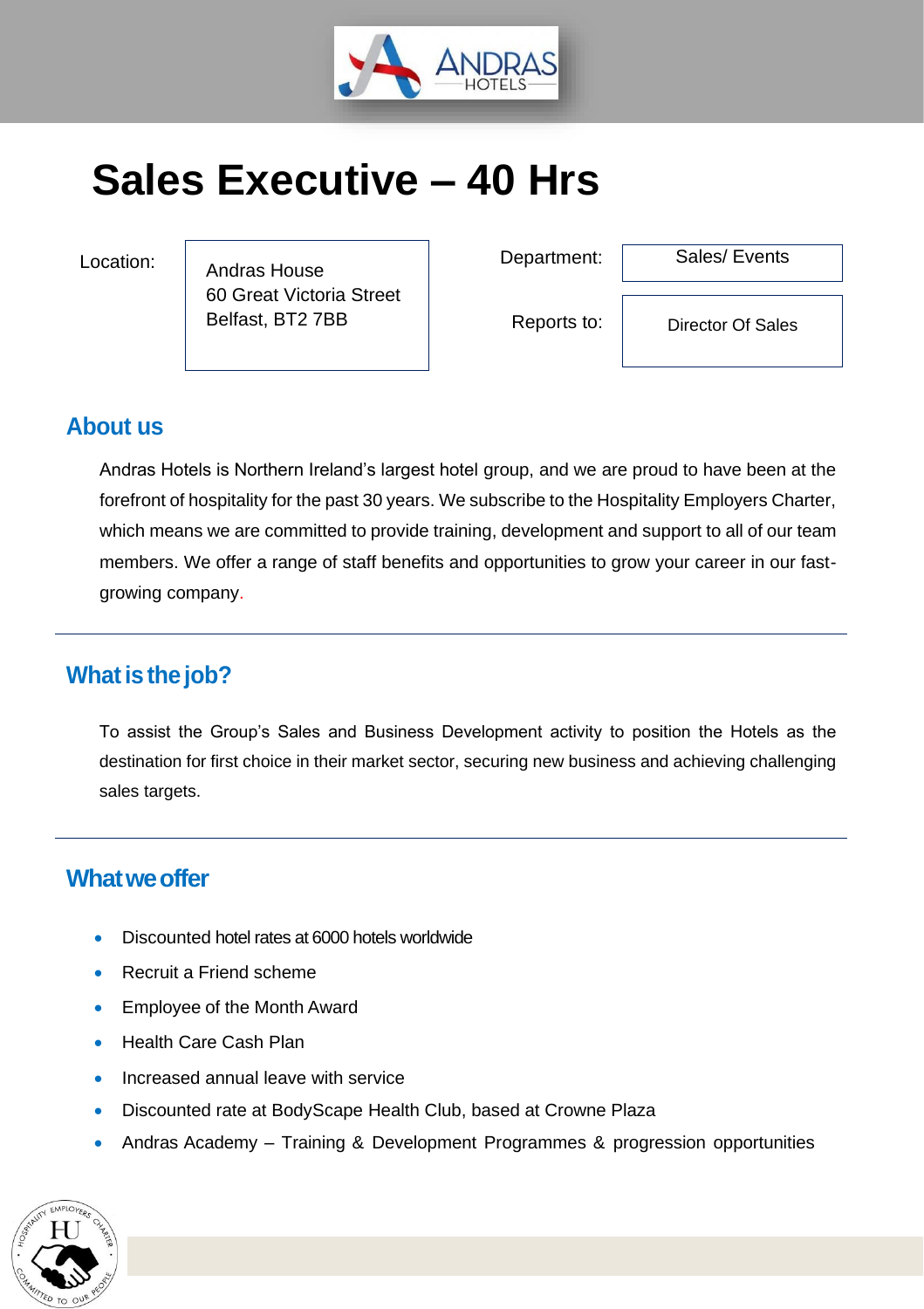

within the Andras Hotels Group.

# Your day to day

- Assist in the development and delivery of the agreed Sales Action Plan for the Hotel
- Work closely with the Director of Sales to maximise occupancies and revenues for the hotel
- Build the profile and awareness of the Hotels brand and strengthen the market position of the hotels
- Attending Networking and other Industry events
- Develop current and new accounts and revenue sources
- Manage an agreed list of Key Accounts on behalf of the Hotel and take responsibility for the development of Revenue levels from those accounts
- Explore and deliver business development opportunities, create networks and business alliances which help grow the profile and turnover of the company
- Assist in the delivery of an annual programme of promotional activities
- Prepare reports on all activity (successes, failures and challenges) and on all competition
- Achieve agreed targets on sales and budgets across the Group
- Actively participate in any training and personnel exercises designed to improve standards and performance levels
- The hours of work will involve some evening and weekend work and there may be some travel involved
- Perform other duties as assigned by the Director of Sales

## **Whatweneedfrom you**

We are looking for a creative team player with the ability to work well with fellow colleagues and who meets the following criteria:

#### **Essential:**

- Recent sales or Business Development experience
- **Hospitality Experience**
- Show evidence of working to and achieving targets and a structured reporting system
- Experience of helping to create sales strategies or business development action plans